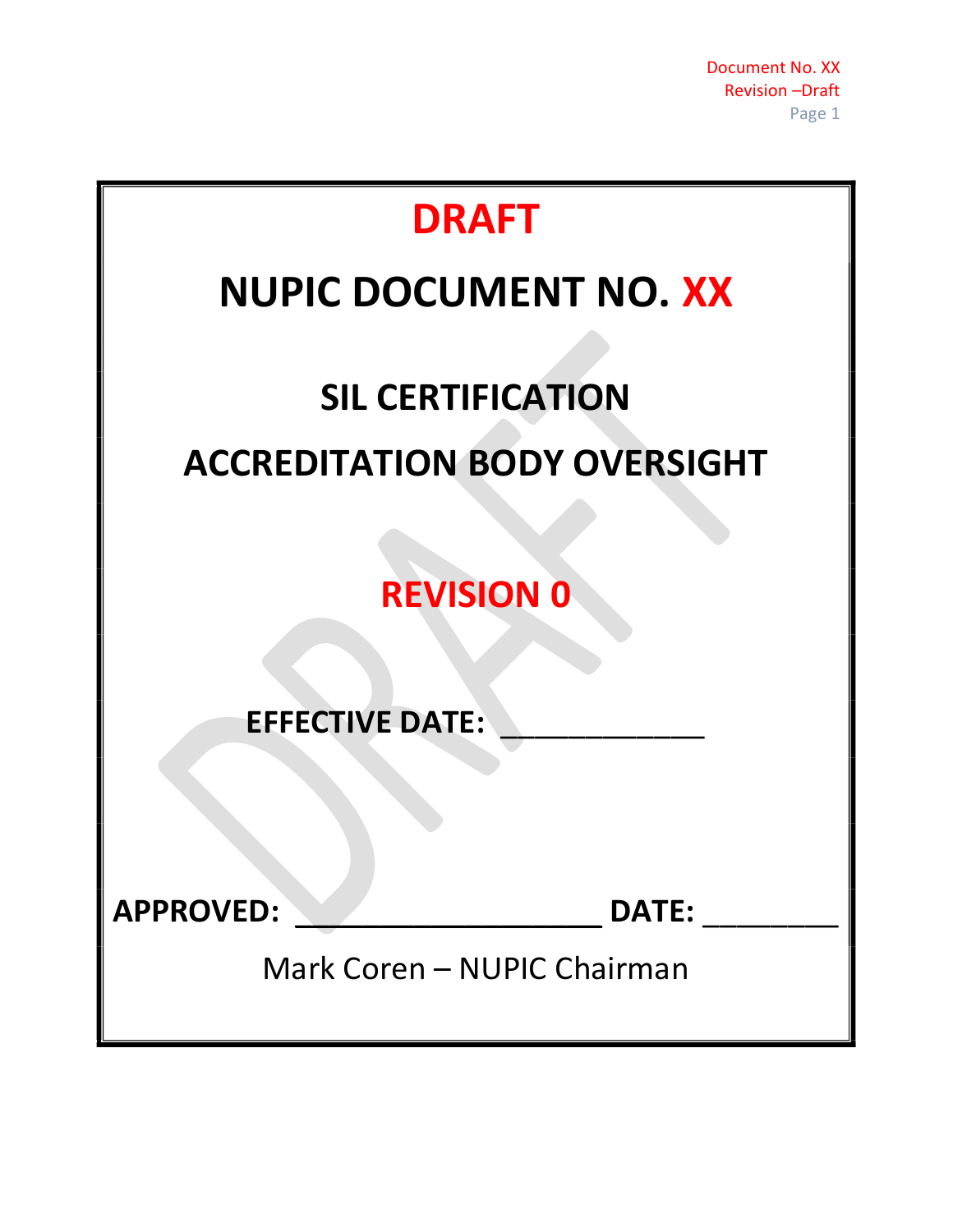## I. PURPOSE

 This document delineates the NUPIC's responsibilities, activities, and obligations for performing oversight of the Accreditation Bodies that provide certification of Safety Integrity Levels (SIL). The purpose of this directive is to describe the cooperation with Nuclear Energy Institute (NEI) to maintain the Nuclear Regulatory Commission's (NRC's) acceptance of the SIL Certification Process as described in NEI 17-06. This includes maintaining the commitments delineated in NEI 17-06, interfacing with the NEI, NRC, and the Accreditation Bodies to ensure the commitments specified in NEI 17-06 are maintained.

## II. **SCOPE**

 This procedure applies to those activities performed by the NUPIC in order to maintain the NRC's endorsement of NEI 17-06 including collaborating with NEI to maintain and revise NEI 17- 06 as applicable, and to report the committee's activities to the NUPIC Steering Committee and General Membership.

## III. REFERENCES

NEI 17-06,

NRC Final Safety Evaluation for Technical Report for NEI 17-06

ISO/IEC 17065, Conformity assessment – Requirements for bodies certifying products, processes, and services. First Edition 09-15-2012

 ISO/IEC 17011-2017, "Conformity assessment - Requirements for accreditation bodies accrediting conformity assessment bodies", dated November 1, 2017

IEC 61508, Introduction to Functional Safety, March 2002

NUPIC - NEI Memorandum of Understanding, dated November 30, 2017 (To Be Determined)

#### IV. DEFINITIONS

- o SIL Safety Integrity Level
- o CAB Conformity Assessment Bodies are Laboratories Accredited to ISO/IEC 17025 or seeking accreditation to ISO/IEC 17025.
- o ISO- International Standards Organization

#### V. RESPONSIBILITIES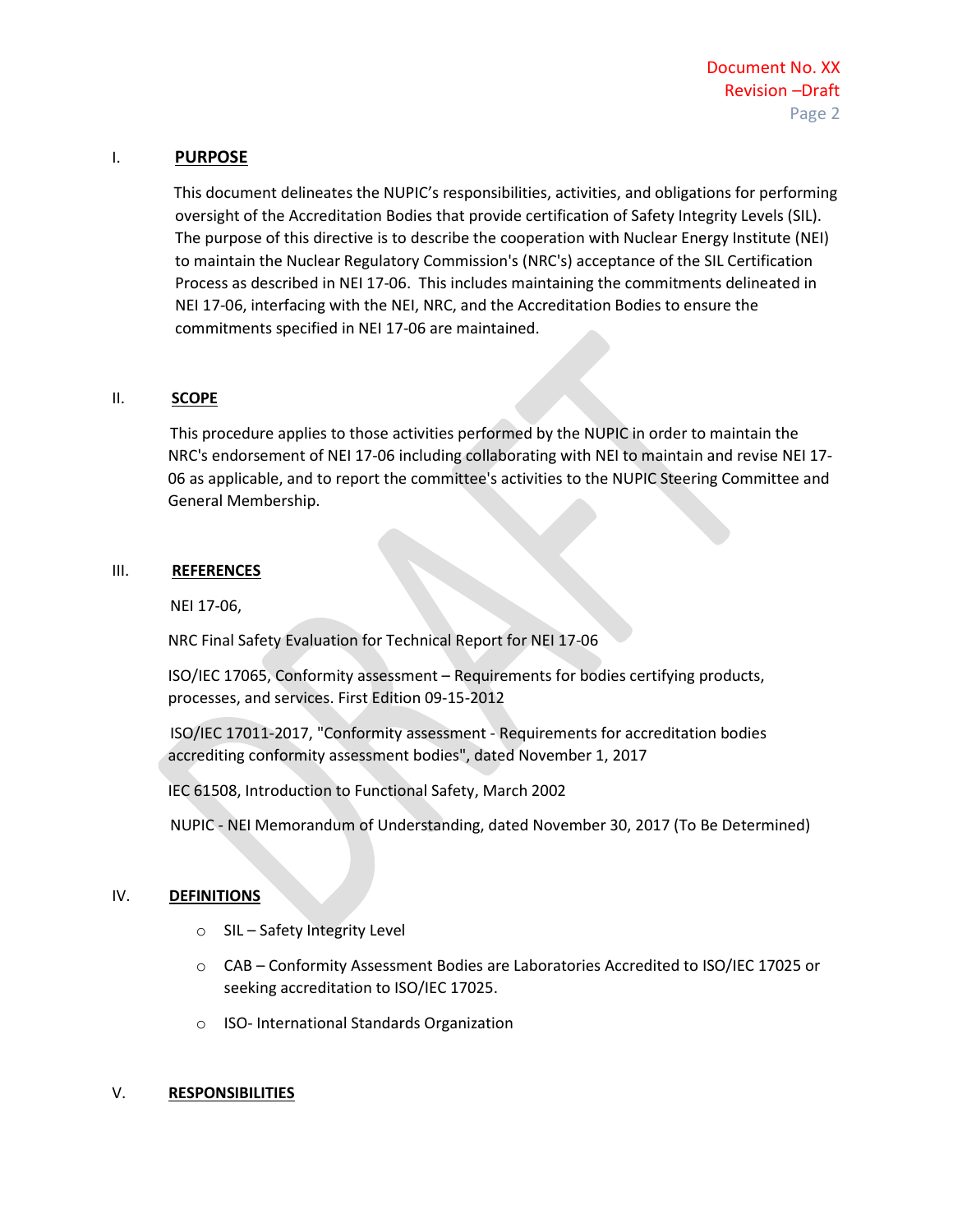- A. NUPIC "Safety Integrity Level (SIL) Chairperson is responsible for directing all business of the SIL Committee. The SIL Committee is responsible for the following:
	- 1. Monitoring SIL activities to verify that requirements and procedures used in the SIL process relative to digital equipment and software service accreditation continue to be consistent with the NRC accepted practices and implementation conforms to the SIL standards/procedures which includes the following:
		- a) Performance of triennial observation of SIL peer evaluation
		- b) Conducting annual review of changes to SIL requirements/procedure
		- c) Retention of annual review and triennial observation summaries/conclusions
		- d) Participation in SIL standards committees and meeting attendance as necessary (Not sure about this one yet)
	- 2. Maintain interface with NEI per NUPIC NEI Memorandum of Understanding including collaborating on revisions to NEI 17-06.
	- 3. Reporting to the NUPIC Steering Committee and General Membership on all matters pertinent to NEI 17-06.

# VI. INSTRUCTIONS

- A. NEI Interface
	- 1. Meet Regularly with NEI personnel assigned to support NEI 17-06.
	- 2. Verify the Status of NUPIC/NEI Membership with ILAC on an annual basis.
	- 3. Draft changes to NEI 17-06 as needed when revision to NEI 17-06 is required.
	- 4. Update NEI on SIL Committee activities including the need for NEI assistance as applicable.
- B. Perform Annual Review of SIL changes
	- 1. Throughout each calendar year, the Committee will remain abreast of and review changes that are made to SIL requirements, processes, and procedure. The SIL Committee is privy to these changes through our NUPIC/NEI relationship.
	- 2. Such changes are reviewed to verify the changes do not adversely impact the robustness of the SIL process and the NRC's endorsement of the SIL process.
	- 3. Issue an annual report summarizing the changes and confirming that changes do not adverse impact the NRC's endorsement of the SIL process.